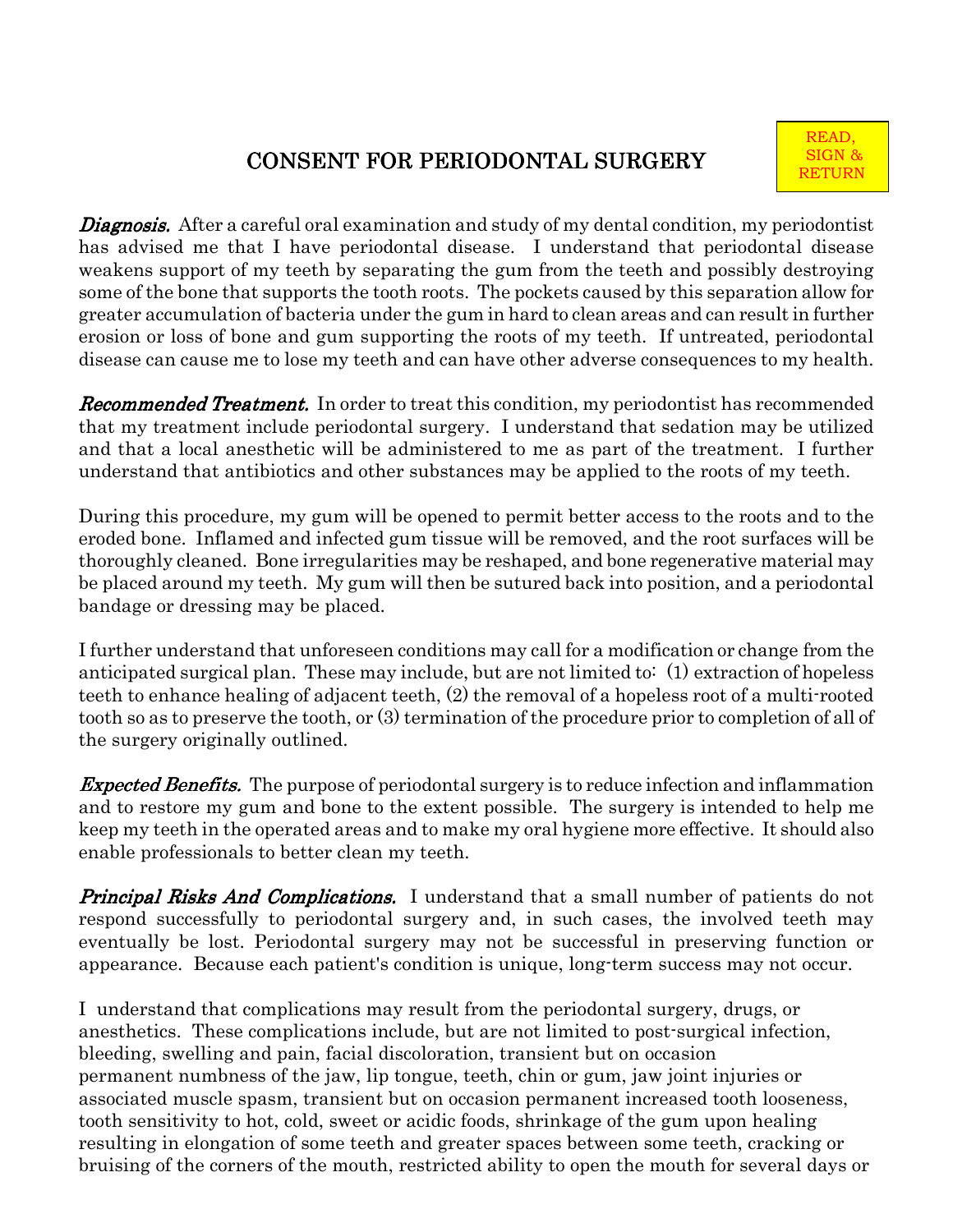weeks, impact on speech, allergic reactions, and accidental swallowing of foreign matter. The exact duration of any complications cannot be determined, and they may be irreversible.

There is no method that will accurately predict or evaluate how my gum and bone will heal. I understand that there may be a need for a second procedure if the initial results are not satisfactory. In addition, the success of periodontal procedures can be affected by medical conditions, dietary and nutritional problems, smoking, alcohol consumption, clenching and grinding of teeth, inadequate oral hygiene, and medications that I may be taking. To my knowledge, I have reported to my periodontist any prior drug reactions, allergies, diseases, symptoms, habits, or conditions which might in any way relate to this surgical procedure. I understand that my diligence in providing the personal daily care recommended by my periodontist and taking all medications as prescribed are important to the ultimate success of the procedure.

Alternatives To Suggested Treatment. I understand that alternatives to periodontal surgery include: no treatment – with the expectation of possible advancement of my condition which may result in premature loss of teeth; extraction of teeth involved with periodontal disease; and non-surgical scraping of tooth roots and lining of the gum (scaling and root planing), with or without medication, in an attempt further to reduce bacteria and tartar under the gumline – with the expectation that this may not fully eliminate deep bacteria and tartar, may not reduce gum pockets, will require more frequent professional care and time commitment, and may not arrest the worsening of my condition and the premature loss of teeth.

Necessary Follow-up Care and Self-Care. I understand that it is important for me to continue to see my regular dentist. Existing restorative dentistry can be an important factor in the success or failure of periodontal therapy. From time to time, my periodontist may make recommendations for the placement of restorations, the replacement or modification of existing restorations, the joining together of two or more of my teeth, the extraction of one or more teeth, the performance of root canal therapy, or the movement of one, several, or all of my teeth. I understand that the failure to follow such recommendations could lead to ill effects, which would become my sole responsibility.

I recognize that natural teeth and their artificial replacements should be maintained daily in a clean, hygienic manner. I will need to come for appointments following my surgery so that my healing may be monitored and so that my periodontist can evaluate and report on the outcome of surgery upon completion of healing. Smoking or alcohol intake may adversely affect gum healing and may limit the successful outcome of my surgery. I know that it is important to: (1) abide by the specific prescriptions and instructions given by the periodontist, and (2) see my periodontist and dentist for periodic examination and preventive treatment. Maintenance also may include adjustment of prosthetic appliances.

No Warranty Or Guarantee. I hereby acknowledge that no guarantee, warranty or assurance has been given to me that the proposed treatment will be successful. In most cases, the treatment should provide benefit in reducing the cause of my condition and should produce healing which will help me keep my teeth. Due to individual patient differences, however, a periodontist cannot predict certainty of success. There is a risk of failure, relapse, additional treatment, or even worsening of my present condition, including the possible loss of certain teeth, despite the best of care.

**Publication Of Records.** I authorize photos, slides, x-rays or any other viewings of my care and treatment during or after its completion to be used for the advancement of periodontology